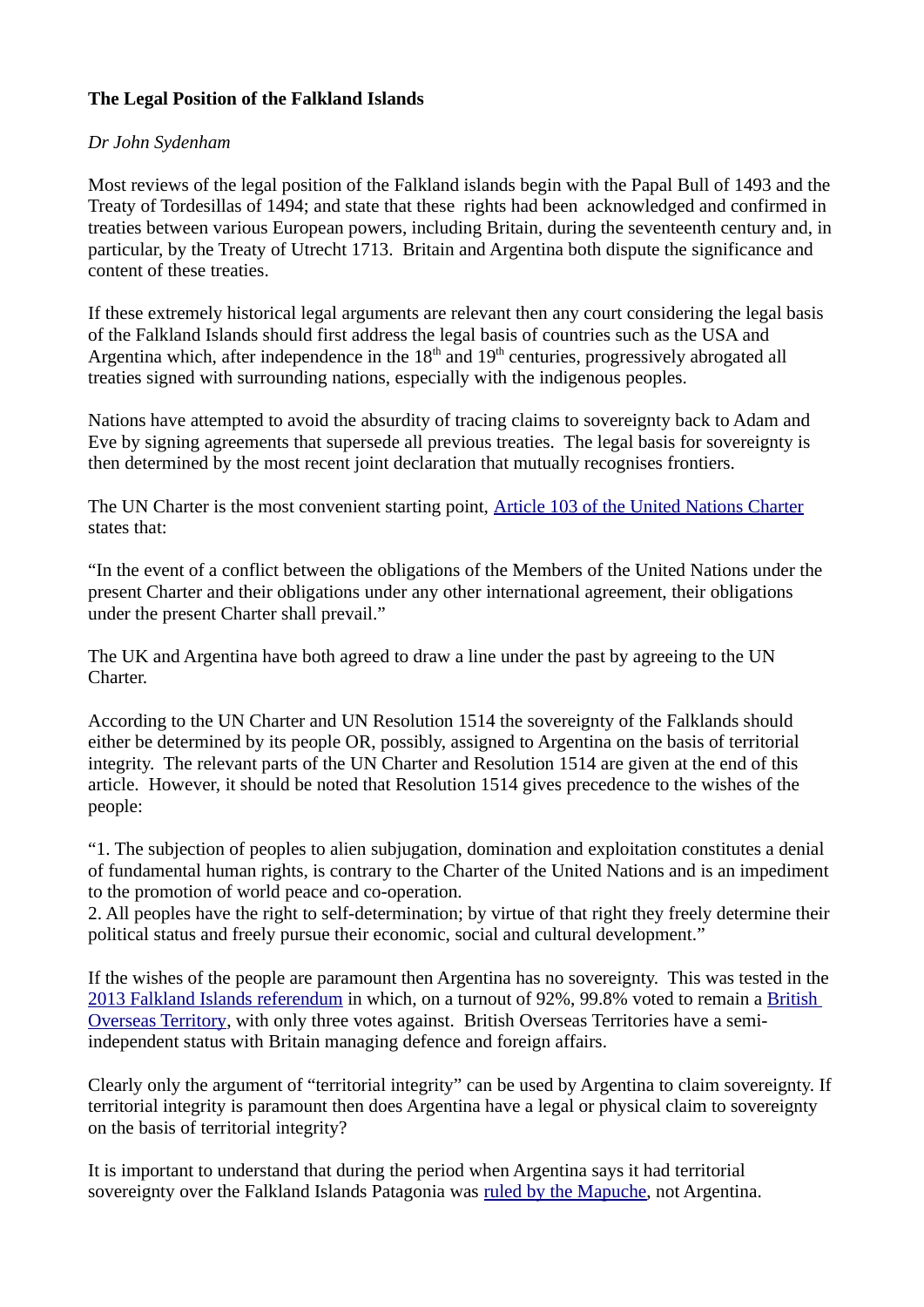The Expansion of the United Provinces and Argentina:



The legal territorial claims begin with the [1850 Convention of Settlement](https://en.wikisource.org/wiki/1850_Convention_of_Settlement) in which Britain and Argentina declare that they have no outstanding issues. If Argentina and Britain agreed that they had no differences in 1850 then Argentina has no sovereignty.

If the 1850 Convention of Settlement is disallowed then the next relevant treaty is the Spanish-Uruguay Pact of 1841 in which Spain assigned sovereignty over the Falklands to Uruguay. If Spain had the right to assign sovereignty of the Falklands to Uruguay then Uruguay might have a territorial claim to the Falklands but Argentina does not. This pact was recognised by Argentina so Argentina has no claim to sovereignty.

If the 1841 Pact is disallowed then the next legal problem is to determine which South American state might inherit sovereignty from Spain after the South American wars of independence under the principle of "uti possidetis juris". This principle generally means that the country that was responsible for governing a region prior to the end of Spanish rule becomes sovereign over that region after independence.

The Spanish Governor of the Falklands was appointed from Buenos Aires until May 30th 1810, from 1810-12 the Governor was appointed from Montevideo. The Uruguayans and Spanish seem to have recognised this sequence of events in signing the Pact of 1841. The Spanish abandoned the Falklands in 1811. Technically this means that the Falklands could be Uruguayan except that between 1812 and 1820 they were unpopulated and unclaimed and (if it is accepted that the Spanish originally had dominion) either reverted to Spanish dominion or belonged to the Captain General of Chile, Chile being Spanish controlled until 1818, when it became a republic. On this basis the Falklands might be either Uruguayan or Chilean. Argentina has no territorial claim to sovereignty.

Notice also that it was the United Provinces of South America, not Argentina, that laid claim to the Falklands in the early nineteenth century. The United Provinces were certainly not geographically the same as Argentina and whether they can be considered politically contiguous with Argentina is a moot point.

Prior to any South American claim over the Falklands the British and Spanish had conflicting claims. The next relevant treaty is the Nootka Sound Convention of 1790.

Nootka only forbids new settlements, it allows British occupation because they had an existing settlement in West Falkland - the Spanish recognised the British rights in West Falkland with the Masseran Declaration of 1771. Article 6 of Nootka also permits British settlement because Patagonia was not populated by colonists and settlement was only forbidden off populated coasts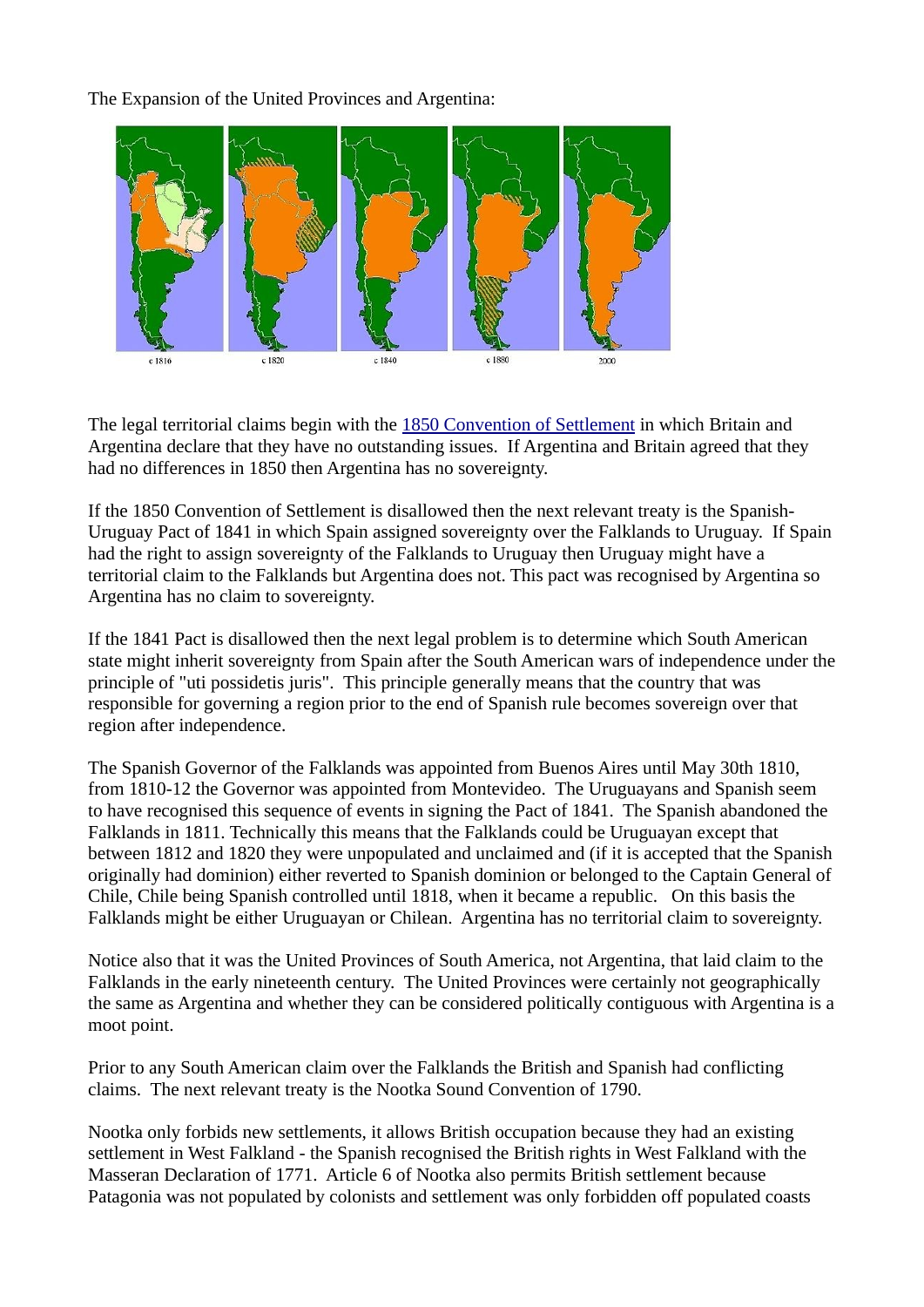(colonized coasts). The full Convention also allows British occupation because the United Provinces, by attempting to settle the Islands in the 1820s, activated the provisions for occupation by non-Spanish powers, so voiding any agreement for the British to respect Spanish rights in the Islands. In fact, once the United Provinces attacked the Falklands it caused the Treaty of Utrecht to fall into abeyance because it was not a signatory, and once it occupied the Falklands it caused Nootka to be superseded (the islands were no longer occupied by Spain). Argentina might have had a claim over the Falklands, along with Chile and Uruguay, when Spain relinquished its claim to sovereignty but the United Provinces had invaded before this happened. Argentina has no sovereignty.

# **Arguments from proximity alone**

The possible legal argument that Argentina has sovereignty due to proximity or as a result of the Falklands being part of its offshore continental shelf is void because in 1833, when the Falklands were claimed by the British, Argentina was nowhere near the Falklands. Patagonia was only annexed by Argentina in 1881.

Even if an independent Falklands violated Argentina's territorial integrity UN Resolution 1514 does not declare that the Falklands must be Argentine. The primary clauses in Resolution 1514 give priority to the wishes of the people. Argentina would not be entitled to sovereignty even if it could demonstrate a legal territorial right to sovereignty.

Given that Argentina appears to have no valid claim to sovereignty and the people of the Falkland Islands have voted to reject Argentine sovereignty why does the world largely support Argentina? The answer is clear, British governments and the British Foreign Office have hoped to trade the Falklands for advantage in South America for the 150 years before 1982. It was only the British people who objected to their government's machinations. The result of this perfidy by the British is that what should be an open and shut case is considered by the whole world to be dubious.

### **The declaration in resolution 1514 states:**

"And to this end Declares that:

1. The subjection of peoples to alien subjugation, domination and exploitation constitutes a denial of fundamental human rights, is contrary to the Charter of the United Nations and is an impediment to the promotion of world peace and co-operation.

2. All peoples have the right to self-determination; by virtue of that right they freely determine their political status and freely pursue their economic, social and cultural development.

3. Inadequacy of political, economic, social or educational preparedness should never serve as a pretext for delaying independence.

4. All armed action or repressive measures of all kinds directed against dependent peoples shall cease in order to enable them to exercise peacefully and freely their right to complete independence, and the integrity of their national territory shall be respected.

5. Immediate steps shall be taken, in Trust and Non-Self-Governing Territories or all other territories which have not yet attained independence,to transfer all powers to the peoples of those territories, without any conditions or reservations, in accordance with their freely expressed will and desire, without any distinction as to race, creed or colour, in order to enable them to enjoy complete independence and freedom.

6. Any attempt aimed at the partial or total disruption of the national unity and the territorial integrity of a country is incompatible with the purposes and principles of the Charter of the United Nations.